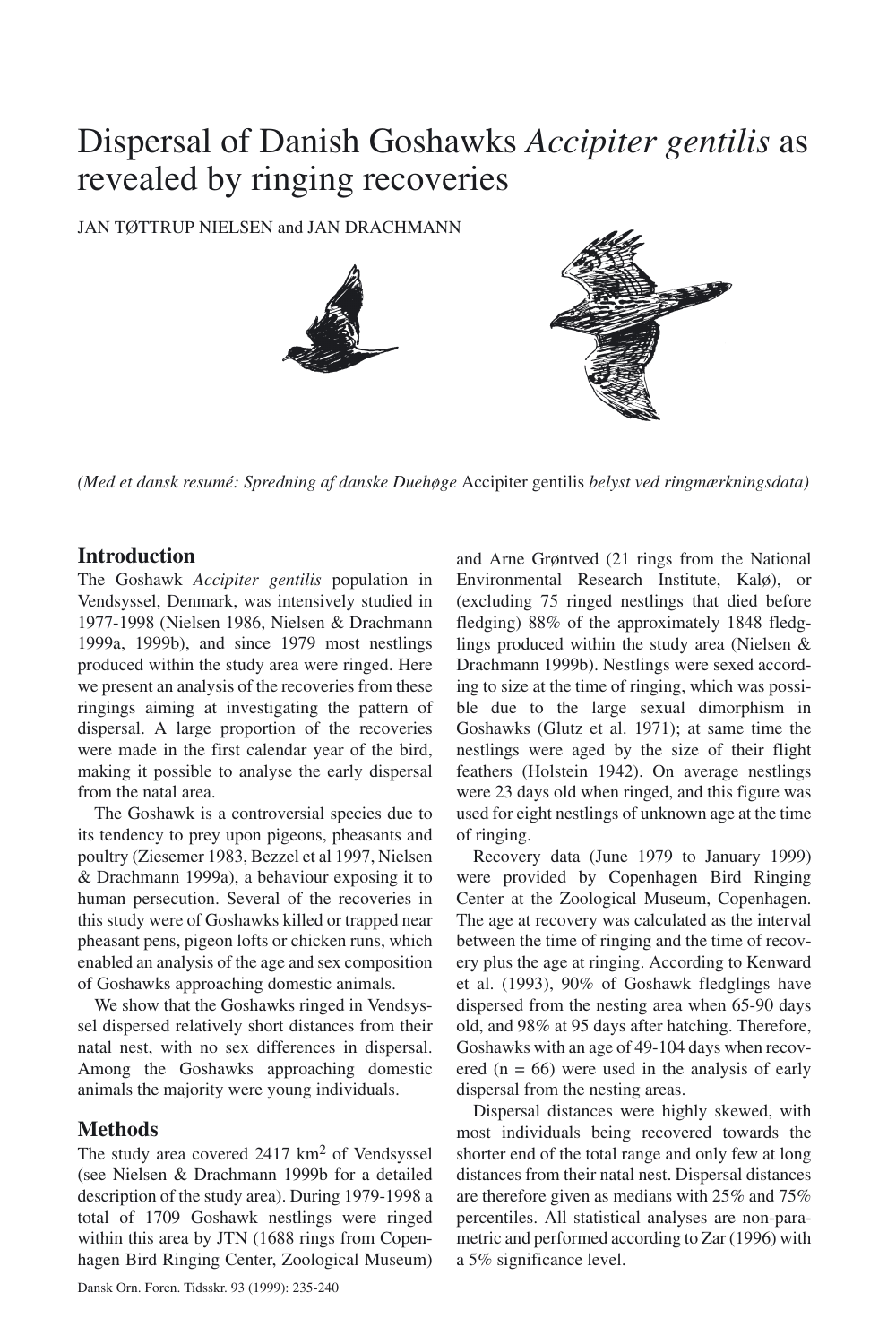## **Results**

## **Age and cause of recovery**

Of the 1709 ringed nestlings, 986 were males, 708 females and 15 of unknown sex. When excluding 75 nestlings that died before leaving the nest area (i.e. were recovered in or near the nest) a total of 206 individuals were recovered, a recovery rate of 12.6%. There was no sex difference in recovery rate (89 females of 708 ringed (12.6%), and 116 males of 986 ringed (11.8%),  $\chi_1^2 = 0.0003$ , p > 0.95). One recovered bird was of unknown sex.

The mean age ( $\pm$ SD) at recovery was  $426\pm536$ days; 122 (53%) were recovered within their first calendar year  $(1y)$ , and 84 of these  $(41\% \text{ of all})$ recovered individuals) were two to four months old. There was no significant difference between the sexes in the age at recovery (Fig. 1,  $\chi_7^2 = 5.28$ ,  $p > 0.50$ ).

The causes of recovery are shown in Tab. 1. Excluding birds found dead from unknown causes, 76 (56%) were killed or trapped near domestic animals (pigeon lofts, pheasant pens, chicken runs) – 58% of these were killed deliberately, 18% were killed accidentally, and 24% were caught and subsequently released. The majority (71%) of Goshawks recovered near domestic animals were 1y individuals (Fig. 2). There were no sex differences neither in the probability of recovery (41  $2$ <sup>2</sup> and 35 *δ*δ recovered,  $\chi_1^2 = 0.47$ , p > 0.25) nor in the age at recovery for Goshawks approaching domestic animals (Mann-Whitney  $U = 615.0$ ,  $p >$ 0.25).

#### **Dispersal direction and distance**

The direction and distance from the nesting area to the place of recovery for the 206 recoveries are



Age (calendar years)

Fig. 1. Age at recovery of Goshawks ringed as nestlings in Vendsyssel, Denmark, in relation to sex. *Alder hos genfundne Duehøge mærket som redeunger i*

*Vendsyssel.* 

shown in Fig. 3; recovery positions appear from Fig. 4. Few Goshawks dispersed far: 78% were recovered within 40 km from their natal area, while only 6% were recovered more than 100 km away. A 3y male found dead in Västergötland, Sweden, had moved 115 km and was the only individual recovered outside of Jutland.

To evaluate the post-nestling dispersal the 66 recoveries of individuals not older than about three months (104 d) were considered. These recoveries showed no sex differences in dispersal direction (Watson & Williams  $F = 0.52$ ,  $p > 0.50$ ), and the mean direction of dispersal for both sexes pooled was not significant (Rayleigh's test:  $z = 0.46$ ,  $p >$ 0.50), indicating that the direction of dispersal was random. The median dispersal distance within the first three months of life was 18.5 km, the 25% and 75% percentiles being 10.0 km and 30.0 km, respectively. Dispersal distance as a function of age is shown in Fig. 5.

No differences in dispersal distance were found between 1y, 2y and 3y+ birds; neither were there any significant differences in dispersal distance between individuals recovered in their first winter and in subsequent breeding and non-breeding seasons (Tab. 2). Additionally, there were no differences between males and females in dispersal distance (Mann-Whitney U = 5609.5,  $p > 0.25$ ). Thus, no influence of age, sex or season could be detected in the distances moved. Three birds were recovered twice, giving some indication of the within and between year movements of individuals (Tab. 3).

From 18 broods two or three young were subsequently recovered, which made it possible to compare the dispersal distances of nest-mates. There was no consistency in the dispersal directions taken by nest-mates, and no significant correlation existed between the distances moved by siblings ( $r_s = 0.25$ , n = 18, p > 0.25).

The brood size of ringed nestlings varied from two to four, but brood size per se did not influence the dispersal distance within the first three months of life (Kruskal-Wallis H = 1.79, df = 2,  $n = 65$ , p > 0.40). To evaluate if long distance dispersal was related to the Goshawk density in a given year, we used the number of nesting individuals (assuming two per nest) plus the total number of young raised as a measure of density within the study area in late summer, when early dispersal took place. This measure only gave an index of the actual density, since it ignored the non-breeding floaters present within the study area each year (own unpublished data). However, dispersal distance within the first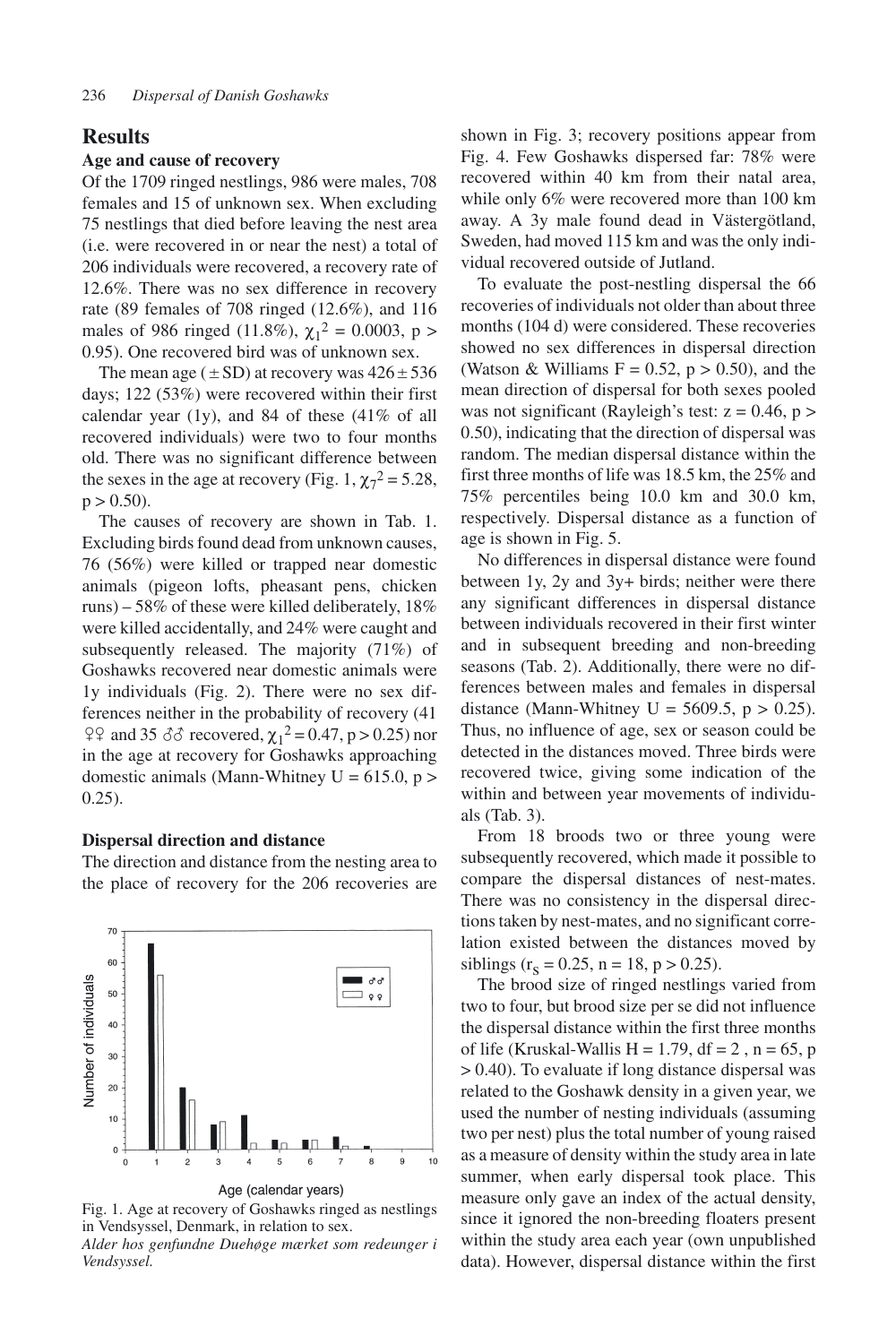

Fig. 2. Age distribution of ringed Goshawks recovered near domestic animals (pheasants, pigeons, and chickens), with age indicated as month and calendar year. *Aldersfordeling af ringmærkede Duehøge genmeldt ved dueslag, hønsegårde og fasanerier, med alderen angivet i måneder og kalenderår.*

three months of life was not associated with the density index  $(r_s = -0.03, n = 66, p > 0.80)$ .

## **Discussion**

For the ringed Goshawks the probability of recovery was related to the location, time and cause of recovery, with birds approaching domestic animals and subsequently being killed, caught or found dead by humans having a greater chance of being recovered than those dying of natural causes in the forests. In general, Goshawks dying close to human settlements would be more likely to be recovered. This was reflected in the cause of recovery (Tab. 1), since only 6% of the recovered individuals where the cause of recovery was known were not directly associated with human



Fig. 3. Direction and distance (km) from place of ringing to place of recovery of 206 Goshawks. *Retning og afstand (km) fra mærknings- til genmeldingslokalitet for 206 ringmærkede Duehøge.*

settlements (predated and wounded individuals). The ringing recoveries did therefore not reflect the movements of the population as a whole, since the tendency to be recovered by approaching humans tended to concentrate particularly on young individuals (Fig. 1 and 2). This recovery bias towards younger individuals, present also in most other bird species, is one reason why ringing recoveries of birds ringed as young have limited use in mortality estimation of birds (Lakhani & Newton 1983, Kenward 1993). It should not severely influence the analysis of dispersal, however.

The Goshawk came under legal protection in 1967, so persecution of Goshawks was illegal during the period of study, except for a few cases where exemption was granted. Nonetheless, sever-

Tab. 1. Cause of recoveries of 206 Goshawks. "Domestic animals" indicate Goshawks killed or trapped when approaching pheasant pens, pigeon lofts etc.



| Cause of recovery<br>Genmeldingsårsag              | <b>Numbers</b><br>Antal | pct  |  |
|----------------------------------------------------|-------------------------|------|--|
|                                                    |                         |      |  |
| Domestic animals Fasanerier, dueslag m.m.          | 76                      | 36.9 |  |
| Killed in traffic Trafikdræbt                      | 19                      | 9.2  |  |
| Collision with electric wire Kollision med ledning | 20                      | 9.7  |  |
| Collision with building Kollision med bygning      | 13                      | 6.3  |  |
| Predation <i>Prædation</i>                         | 3                       | 1.5  |  |
| Found injured Tilskadekommet                       |                         | 2.4  |  |
| Unknown Ukendt                                     | 70                      | 34.0 |  |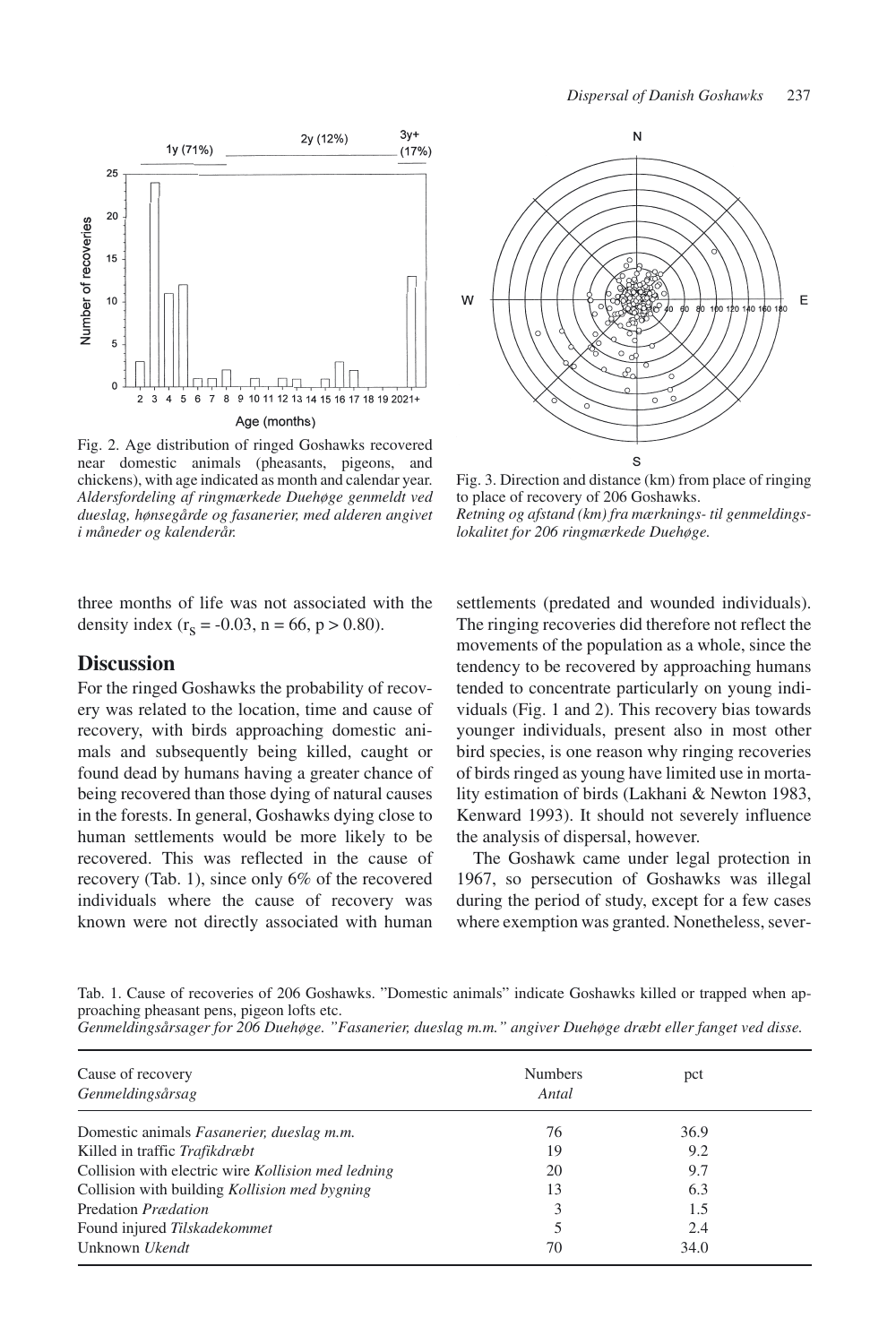

Fig. 4. Recovery position in relation to age (calendar years). "Mixed age" indicate recovery localities where birds of different ages were recovered. One recovery outside of Jutland, a  $\overline{3y} \circ \overline{6}$  found in Sweden, is not shown. *Geografisk fordeling af genmeldte Duehøge i henhold til alder (kalenderår). Blandet alder (mixed age) angiver genmeldingslokaliteter, hvor flere fugle med forskellig alder blev genfundet. Ét genfund (ikke vist på kortet) blev gjort uden for Jylland, en 3K fundet i Sverige.*

al Goshawks were killed when approaching pheasant pens, pigeon lofts and chicken runs, and many of those reported dead from unknown causes may also have been killed illegally. The actual proportion of birds recovered near domestic animals is therefore likely to have exceeded the 37% indicated in Tab. 1. The reason that so many (71%) of the Goshawks recovered near domestic animals were 1y individuals (Fig. 2) could be the poorer hunting skill of young individuals, making them prone to approach such places of abundant and apparently easily caught prey. Also, soon after independence young individuals would not yet have establised hunting territories and could be

expected to hunt opportunistically over large areas. Female Goshawks take larger prey items than do males (Opdam 1975), and the size range of the domestic birds approached by the Goshawks appeared easier for female Goshawks to kill than for males; however, there was no tendency for females to be more frequently recovered near domestic animals than males.

The lack of any preferred dispersal direction, and the relatively short distances moved, showed that the study population consisted of non-migratory birds. Of course, the straight-line distance between natal area and site of recovery hardly reflects the route taken by the bird, and the sites of

Tab. 2. Dispersal distances of Goshawks ringed as nestlings in relation to age and season. First winter: fledging to February; breeding season: March-August; non-breeding season: September-February, after the first winter. Age is given in calendar years, and dispersal distances are given as 25%, 50% and 75% percentiles (P1, P2 and P3). *Spredningsafstand i henhold til alder og årstid. Første vinter: fra udflyvning til februar; yngletid: marts-august; uden for yngletid: september-februar. Alder er angivet i kalenderår og spredningsafstand som 25%, 50% og 75% percentiler (P1, P2 and P3).*

| Age/season<br>Alder/årstid            | Dispersal distance (km)<br>Spredningsafstand (km) |                |       | $\mathbf n$ | Kruskal-Wallis<br>test |
|---------------------------------------|---------------------------------------------------|----------------|-------|-------------|------------------------|
|                                       | $P_1$                                             | P <sub>2</sub> | $P_3$ |             |                        |
| 1y                                    | 10.6                                              | 18.7           | 33.0  | 122         |                        |
| 2y                                    | 14.3                                              | 19.1           | 33.1  | 37          | $p = 0.19$             |
| $3y+$                                 | 15.6                                              | 25.3           | 40.9  | 47          |                        |
| First winter <i>Første vinter</i>     | 10.6                                              | 19.0           | 32.9  | 128         |                        |
| Breeding season Yngletid              | 14.3                                              | 19.3           | 40.0  | 50          | $p = 0.10$             |
| Non-breeding season Uden for yngletid | 15.5                                              | 30.1           | 46.1  | 28          |                        |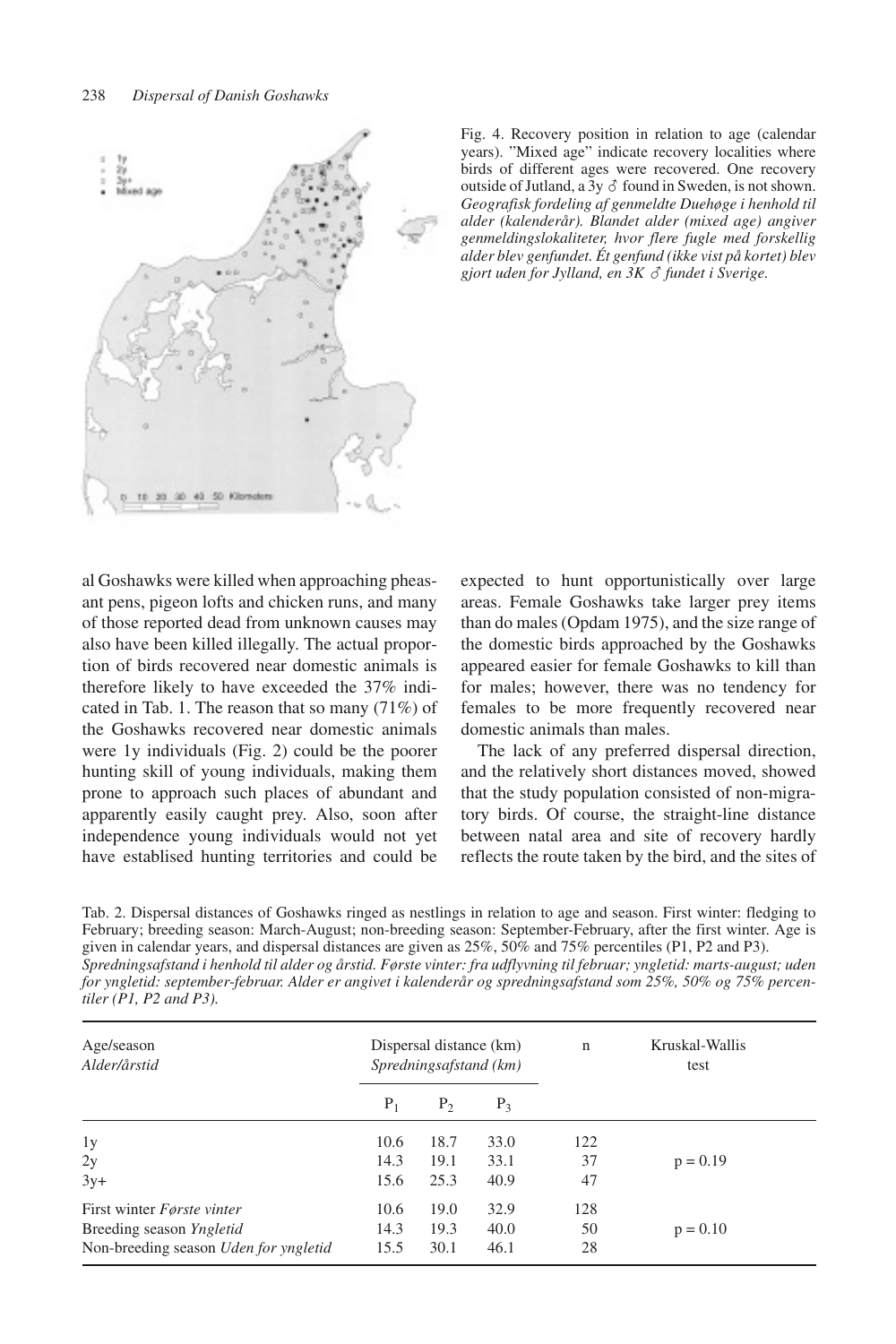| Ring no.<br>Ringnr | Age in days<br>Alder i dage | Direction (degrees)<br>Retning (grader) | Distance (km)<br>Afstand (km) |  |
|--------------------|-----------------------------|-----------------------------------------|-------------------------------|--|
| 3032424            | 109(1y)                     | 23                                      | 10.1                          |  |
|                    | 185(1y)                     | 186                                     | 9.3                           |  |
| 3036345            | 686 (3y)                    | 80                                      | 22.2                          |  |
|                    | 1057(4y)                    | 77                                      | 24.5                          |  |
| 3047475            | 92(1y)                      | 43                                      | 38.0                          |  |
|                    | 819(3y)                     | 195                                     | 11.5                          |  |

Tab. 3. Direction and distance of movements by Goshawks recovered twice  $(n = 3)$ . *Spredningsretning og -afstand for Duehøge genfundet mere end én gang (n = 3).*

recovery need not have been the furthest places visited. The three birds recovered more than once reflect three different age-related movements (Tab. 3): 1) two positions within the first year in different directions, both at radius of 10 km from the natal area; 2) nearby positions during the third and fourth calendar year of the bird (hence a potential breeder, Nielsen & Drachmann 1999b), indicating a high site fidelity between years as reported for breeders in other Goshawk populations (e.g. Höglund 1964, Ziesemer 1983); 3) positions from the first and third calendar year of the bird, with the second closer (12 km) to the natal area than the first (38 km). A tendency for Goshawks to approach their natal area after the initial dispersal has also been found in Norway (Halley 1996), and the larger (albeit non-significant) median dispersal distance of birds recovered in the non-breeding season in this study (30 km) compared to the breeding season (19 km) may reflect the same pattern (Tab. 2).

The timing of early dispersal from the natal area could be inferred by examining the dispersal distance as a function of age (Fig. 5). One male was recovered 30 km from its natal nest 49 days after hatching, but all other recovered birds were at least 62 days old. This agrees with the Goshawk dispersal pattern reported by Kenward et al. (1993), where most individuals dispersed 65-90 days after hatching. Contrary to other studies, where males have been shown to move furthest (Haukioja & Haukioja 1971, Marcström & Kenward 1981), we found no sex difference in the distance moved by the Goshawks in our study population.

Nest-mates apparently did not accompany one another during dispersal, since the direction moved by siblings differed in 12 out of 18 cases. Only few young individuals dispersed over considerable distances (more than 60 km), and these movements were not associated with population density, so increased intraspecific competition could not explain the occurrence of long dispersal distances.

Dispersal determines gene flow and is important for inbreeding avoidance. We have no information on the frequency of matings between close relatives (siblings, parent-offspring). However, in the closely related Sparrowhawk *Accipiter nisus* no cases of inbreeding were found even though the birds tended to settle near their birthplace (Newton & Marquiss 1983). Also, mild inbreeding does not normally cause problems with inbreeding depres-



Fig. 5. Relationship between dispersal distance and age at recovery for Goshawks recovered within their first 104 days of life  $(n = 66)$ .

*Spredningsafstand som en funktion af alder hos Duehøge genfundet i løbet af de første 104 dage efter klækning.*